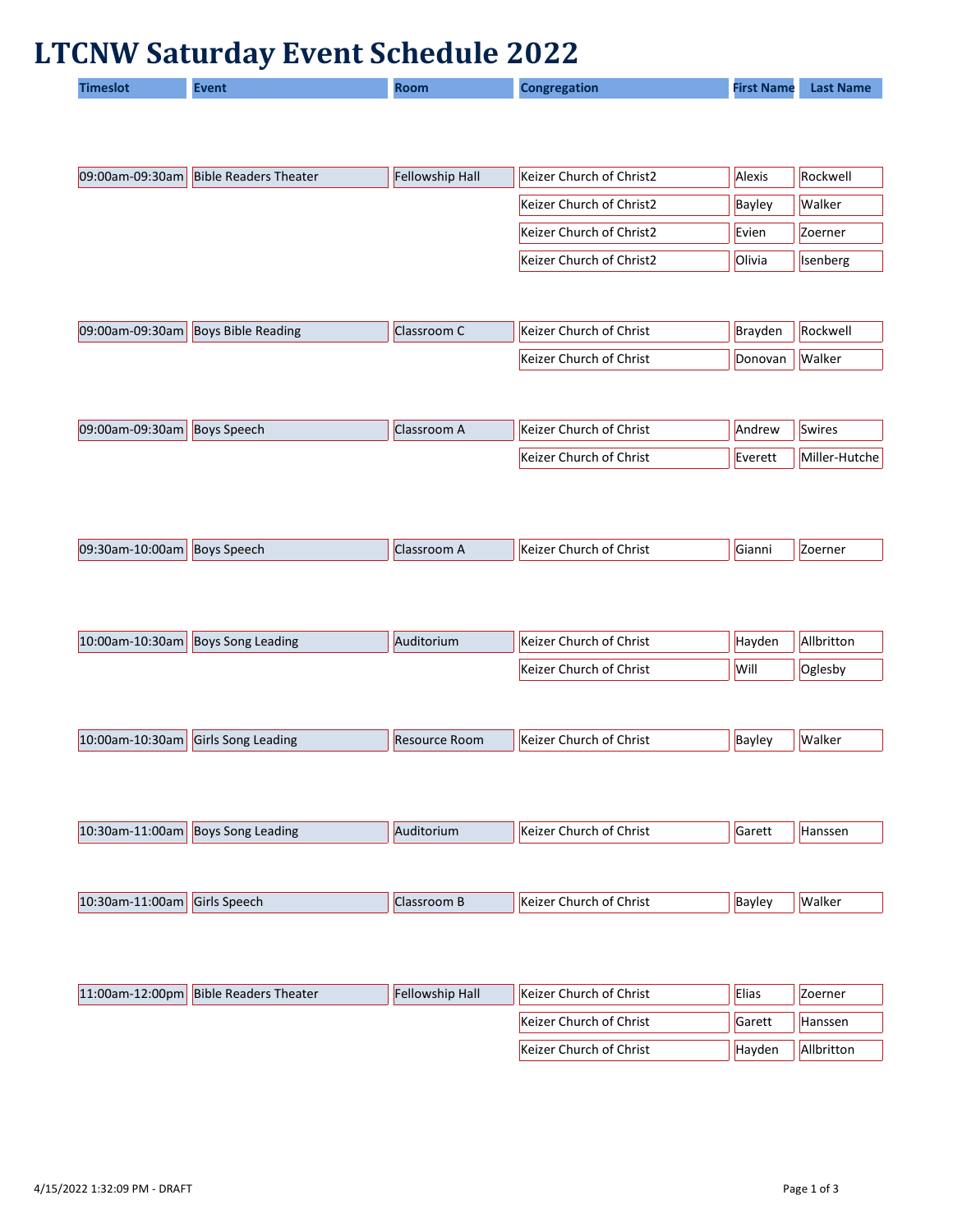| <b>Timeslot</b>    | <b>Event</b>                 | <b>Room</b>            | <b>Congregation</b>      | <b>First Name</b> | <b>Last Name</b> |  |
|--------------------|------------------------------|------------------------|--------------------------|-------------------|------------------|--|
|                    |                              |                        |                          |                   |                  |  |
| $11:00$ am-12:00pm | <b>Bible Readers Theater</b> | <b>Fellowship Hall</b> | Keizer Church of Christ3 | Andrew            | Swires           |  |
|                    |                              |                        | Keizer Church of Christ3 | Everett           | Miller-Hutche    |  |
|                    |                              |                        | Keizer Church of Christ3 | Will              | Oglesby          |  |
|                    |                              |                        |                          |                   |                  |  |
| $11:00$ am-12:00pm | <b>Bible Readers Theater</b> | Fellowship Hall        | Keizer Church of Christ4 | Donovan           | <b>Walker</b>    |  |

| Keizer Church of Christ4 | Dylan  | Long    |  |
|--------------------------|--------|---------|--|
| Keizer Church of Christ4 | Gianni | Zoerner |  |
|                          |        |         |  |

| $-12:00$ pm<br>$11:00$ am- $\frac{1}{1}$ | <b>Boys Song Leading</b> | Auditorium | Church of Christ<br><b>Keizer</b> | Daniel | Swires         |
|------------------------------------------|--------------------------|------------|-----------------------------------|--------|----------------|
|                                          |                          |            | Church of Christ<br>.Keizer       | Elias  | <b>Zoerner</b> |

| 11:00am-12:00pm Girls Signing For The Deaf | Classroom D | Keizer Church of Christ        | <b>Alexis</b> | Rockwell |
|--------------------------------------------|-------------|--------------------------------|---------------|----------|
|                                            |             | <b>Keizer Church of Christ</b> | Bayley        | Walker   |
|                                            |             | <b>Keizer Church of Christ</b> | Evien         | Zoerner  |
|                                            |             | Keizer Church of Christ        | <b>Olivia</b> | Isenberg |

| $ 02:00$ pm-03:30pm<br>Puppetry | Fellowship Hall | Keizer Church of Christ | Andrew  | <b>Swires</b> |
|---------------------------------|-----------------|-------------------------|---------|---------------|
|                                 |                 | Keizer Church of Christ | Brayden | Rockwell      |
|                                 |                 | Keizer Church of Christ | Daniel  | Swires        |
|                                 |                 | Keizer Church of Christ | Donovan | <b>Walker</b> |
|                                 |                 | Keizer Church of Christ | Dylan   | Long          |
|                                 |                 | Keizer Church of Christ | Gianni  | Zoerner       |
|                                 |                 | Keizer Church of Christ | Olivia  | Isenberg      |

| $ 02:00$ pm-03:30pm Puppetry | Fellowship Hall | Keizer Church of Christ2 | <b>Bayley</b> | Walker         |
|------------------------------|-----------------|--------------------------|---------------|----------------|
|                              |                 | Keizer Church of Christ2 | <b>Elias</b>  | <b>Zoerner</b> |
|                              |                 | Keizer Church of Christ2 | Everett       | Miller-Hutche  |
|                              |                 | Keizer Church of Christ2 | Evien         | <b>Zoerner</b> |
|                              |                 | Keizer Church of Christ2 | Garett        | Hanssen        |
|                              |                 | Keizer Church of Christ2 | Hayden        | Allbritton     |
|                              |                 | Keizer Church of Christ2 | Will          | Oglesby        |